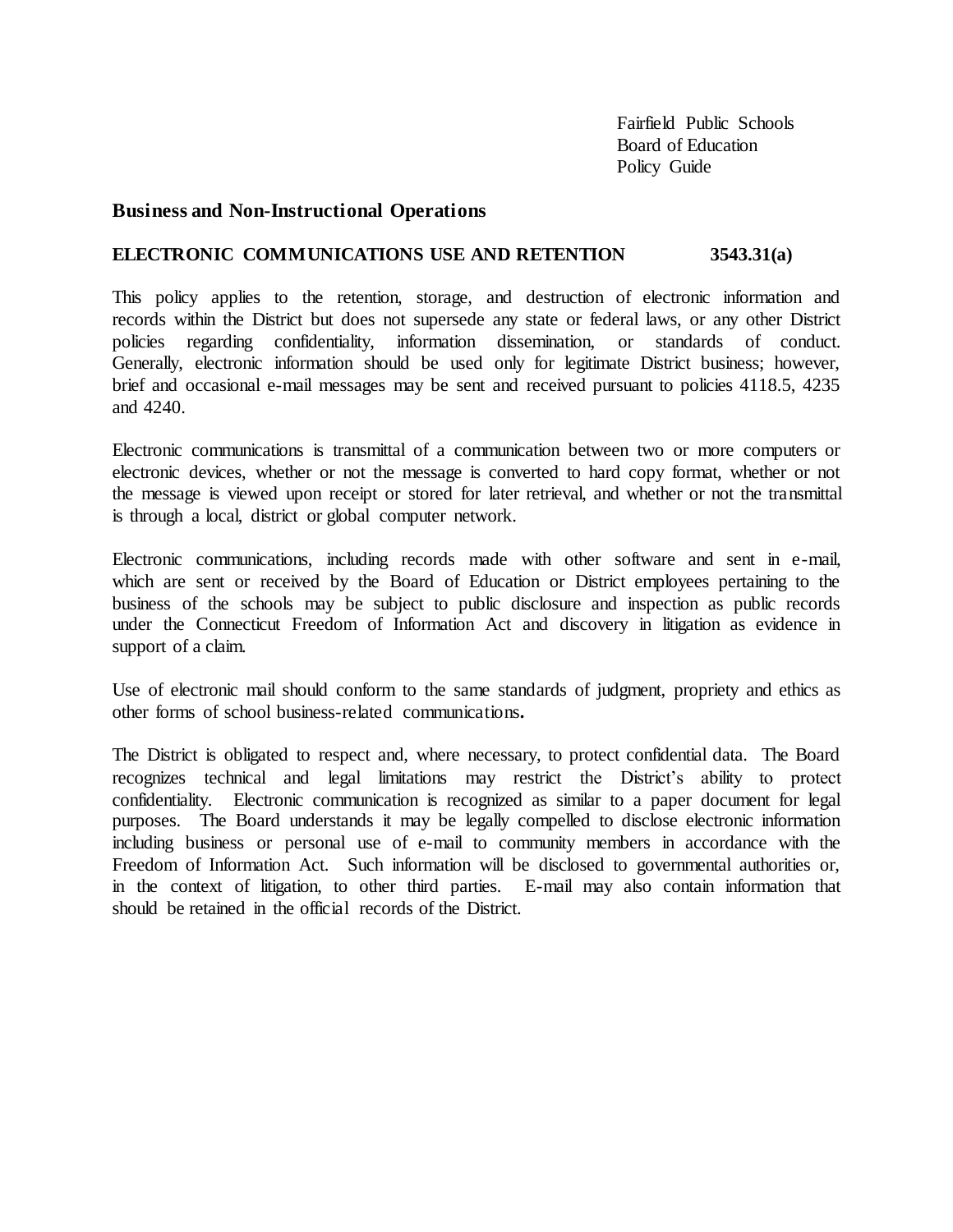#### **Business and Non-Instructional Operations**

## **ELECTRONIC COMMUNICATIONS USE AND RETENTION 3543.31(b)** (continued)

Electronic communication on District computers or electronic communication systems shall be retained only as long as necessary. The same record retention policy that applies to paper records applies to electronically stored information, including e-mail communications. Therefore, like paper records, the content and function of an electronic record, including e-mail communications, determines the retention period for that document and will be retained in accordance with the *Management and Retention Guide for State and Municipal Government Agencies* (General Letter 98-1) administered by the Connecticut State Library, Public Records Administrator.

In addition to the Board's retention guidelines, all District employees have a duty to preserve all paper records and electronic information, including records and electronic information that might otherwise be deleted or destroyed, that relate to any matter that is currently in litigation or may be anticipated to involve litigation. The Superintendent or his/her designee shall develop administrative regulations to preserve such records and electronically stored information that could potentially be related to any matter currently in litigation or which may be anticipated to result in future litigation.

The responsible authority for the maintenance and security of records shall be the Superintendent of Schools or his/her designee. The Superintendent shall designate a Records Custodian who will be responsible for implementation of District policies and administrative regulations pertaining to the preservation of paper records and electronically stored information, including emails and to respond to requests to inspect electronic mail pursuant to the Freedom of Information Act.

When security of certain financial, student, and other confidential information must be maintained, employees shall take appropriate security measures such as the use of personal identification passwords and/or encryption codes. Employees shall safeguard the confidentiality of passwords and codes and shall take reasonable steps to insure that computer terminals do not become available for unauthorized use.

Users are responsible for appropriate access to and use of electronic mail systems. Illegal or improper use of the electronic mail systems, including, but not limited to, pornography, obscenity, harassment, solicitation, gambling and violating copyright or intellectual property rights are prohibited.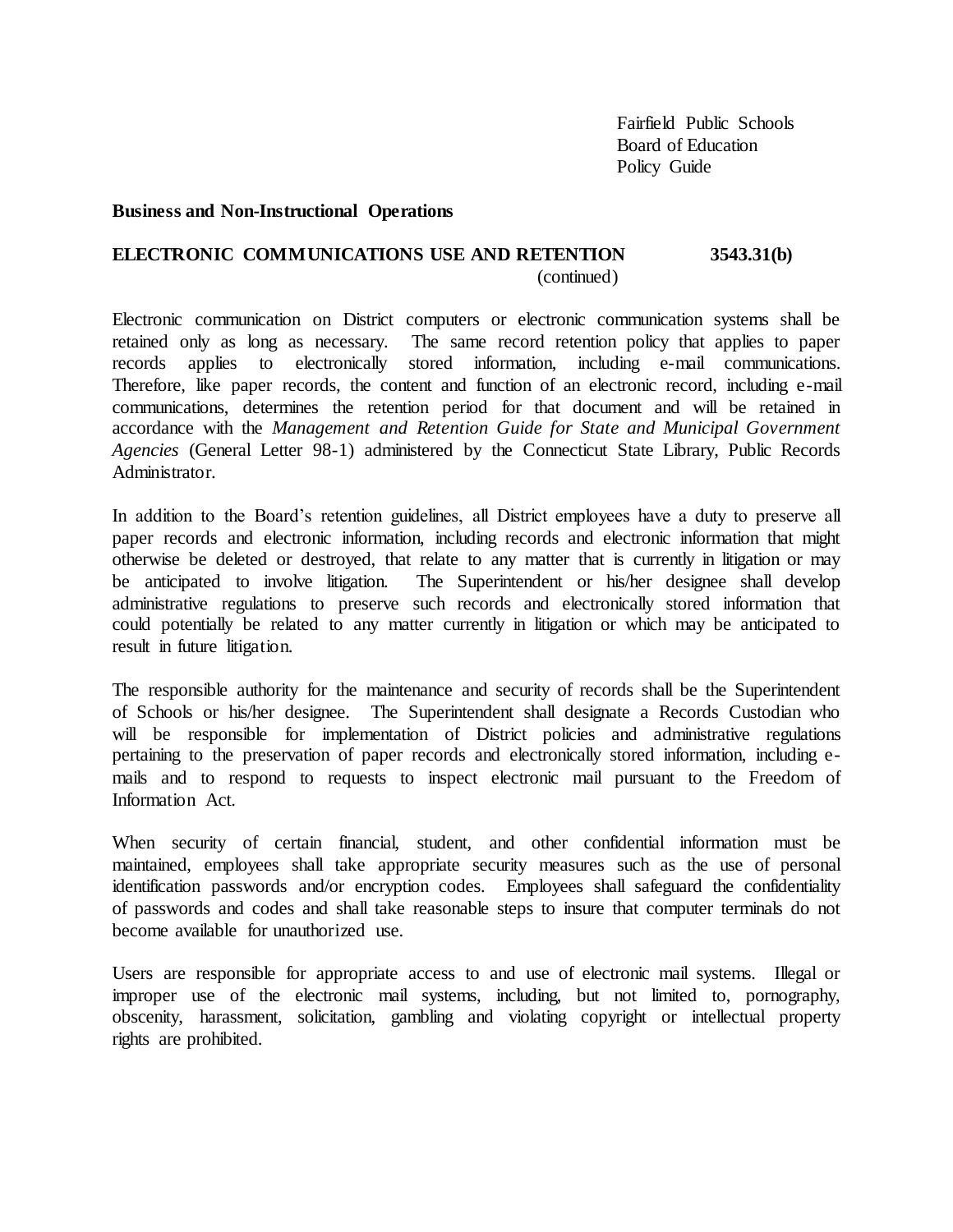# **Business and Non-Instructional Operations**

# **ELECTRONIC COMMUNICATIONS USE AND RETENTION 3543.31(c)**

(continued)

Use of the electronic mail systems for which the District will incur an expense without written permission of a supervisor is prohibited.

Violation of this policy shall constitute just cause for appropriate disciplinary action.

(cf.  $4118.4/4218.4$  – Electronic Monitoring) (cf. 4118.5/4218.5 – Acceptable Computer Network Use) (cf. 9327 – Electronic Mail Communications) (cf. 9330 – Board/School District Records) (cf. 5125 – Student Records; Confidentiality)

| Legal Reference: | <b>Connecticut General Statutes</b>                                        |
|------------------|----------------------------------------------------------------------------|
|                  | The Freedom of Information Act.                                            |
|                  | 1-15 Application for copies of public records.                             |
|                  | 1-200 Definitions.                                                         |
|                  | 1-210 to 1-213 Access to public records.                                   |
|                  | 1-211 Access to computer stored records.                                   |
|                  | 1-214 Public contracts as part of public records.                          |
|                  | 1-225 to 1-240 Meetings of public agencies.                                |
|                  | 7-109 Destruction of documents.                                            |
|                  | 10-15b Access of parent or guardians to student's records.                 |
|                  | 10-154a Professional communications between teacher or nurse & student.    |
|                  | 10-209 Records not to be public.                                           |
|                  | 10-221 Boards of education to prescribe rules.                             |
|                  | 11-8a Retention, destruction and transfer of documents.                    |
|                  | 11-8b Transfer or disposal of public records. State Library Board to adopt |
|                  | regulations.                                                               |
|                  | 31-48d Employers engaged in electronic monitoring required to give prior   |
|                  | notice to employees.                                                       |
|                  | 46b-56(e) Access to Records of Minors.                                     |
|                  | Connecticut Public Records Administration Schedule V - Disposition of      |
|                  | Education Records (Revised 1983).                                          |